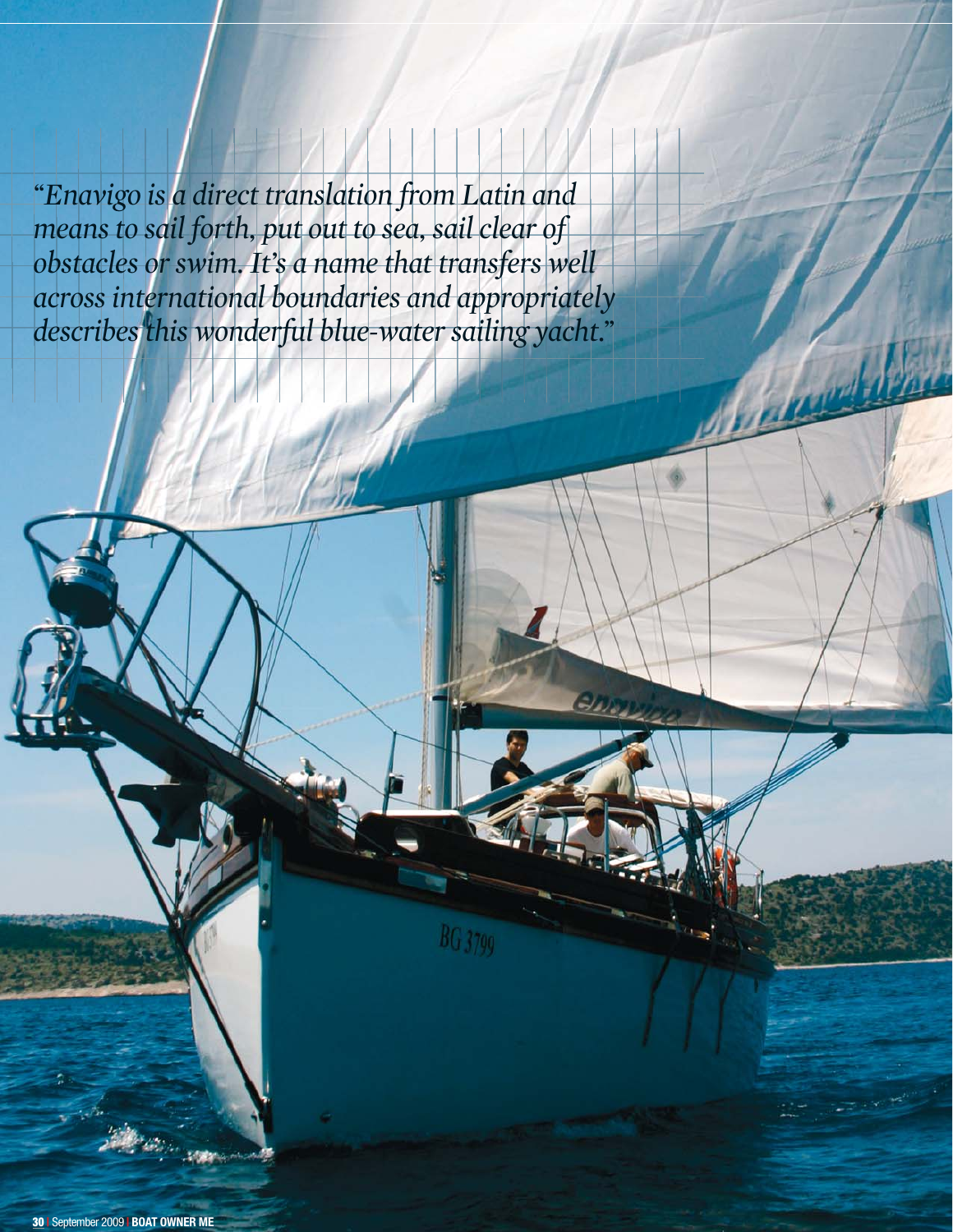## An English Cutter, built in Croatia. Infused with vintage styling, yet built with modern Envisage ·<br>Enlayder igo

techniques. The result? A modern classic

There aren't many countries in the<br>
world with literally a million sailing<br>
opportunities, but Croatia is one of<br>
them. The archipelago that lines its<br>
coast is a glittering chain of over a<br>
thousand islands, and a thousan world with literally a million sailing opportunities, but Croatia is one of them. The archipelago that lines its coast is a glittering chain of over a her waters during the summer months. We've heard so many tales of sailing in Croatia – all of them good – that when the invitation came in to visit one of the country's few boat builders and sail their craft, we jumped at the opportunity.

Tucked in the heavily wooded hills of north-eastern Croatia, near the Hungarian border, the Enavigo yard is situated in Virovitica, a town renowned for furniture production. It was here we met Tomislav Matasic and were introduced to the Enavigo 33.

Born out of a passion for sailing and the desire to build "a craft that is a sheer pleasure to own with the durability to become a family heirloom – passed down from generation to generation,"Tomislav is obviously proud of his creation and holds family values as a priority. Gathering his son Vedran, who manages the

company's marketing department, we begin the tour of a facility that would have many high-profile yacht producers turning green with envy.

Far from a jumbled assortment of draughty and dilapidated sheds, Enavigo create their boats in conditions not dissimilar to a cigar humidor or fine wine cellar. The environment within the purpose-constructed unit is carefully controlled, monitored and recorded four times a day. "Many builders use the word 'quality' in their marketing material," Verdan quietly smiles, "but I want to show you how it means something completely different here at Enavigo. It's a different level."

To understand Enavigo's commitment to building quality craft, one has to understand Tomislav's other business interests. A precision engineering division deals solely with the manufacture of parts for industrial presses, where tolerances are minute and measured with micrometers and electronic devices. The other business is occupied in the production of fine furniture, employing craftsmen skilled in working with wood. It would be fair to say then that Enavigo is the

lovechild resulting from a perfect marriage of precision,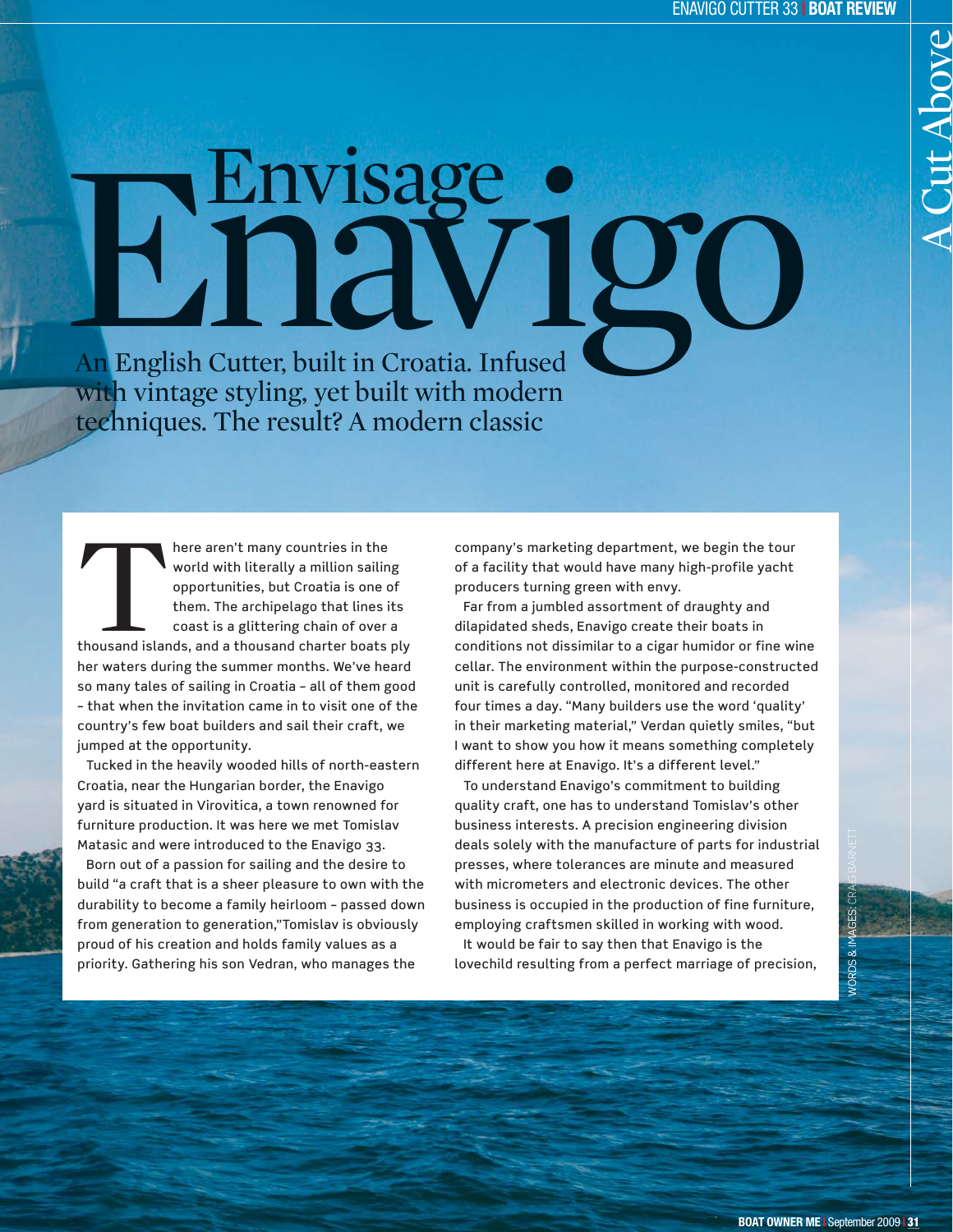

## **SPECIFICATIONS**

**LOS:** 12.9m (42ft 4in) **LOA:** 10m (32ft 10in) **LWL:** 9m (29ft 6in)

**Beam:** 3.5m (11ft 6in) **Draught:** 1.5m (5ft) **Disp:** 8.2 tons **Ballast:**  3,5 tons

**Fuel:** 220L **Sail area:** 92.5m² (996sqft) **Power:** 39hp (29kW) **Water:** 

**Guide price:**  €248.900

**The Enavigo 33 is built by:**<br>Enavigo Yachts Virovitica, Croatia www.enavigo-yachts.com Tel: +385 33 803 340



craftsmanship and Tomislav's passion for the ocean – and its been 15 years in conception. So, armed with a blueprint by US designer Tony Gondola the Enavigo Cutter 33 has been born.

After discussing their quality control procedures (see Precision and Control panel opposite), and demonstrating how each external wood component is protected by a 1mm layer of 150gsm glass, we took a look at hulls being laid on the factory floor. The first examples had pine strip planking, though the company has now added cedar or oak options, dependant upon the owner's choice.

The planking is covered by two layers of 6mm khaya strips, alternating as 45 degree crossed layers. All this is then overlaid with two layers of 350gsm glass matt and expoxy. The result is a sturdy bluewater hull measuring an inch thick.

"We all appreciate that wood is far more beautiful than modern materials," Tomislav tells me, "but few appreciate how strong and light it is. In 30-hour structural integrity tests, designed to mimic repeated stresses at sea, grp maintained only 22 percent of it's original strength, aluminium 37 percent – but wood kept 64 percent."

Fully convinced of Enavigo's production techniques I couldn't wait to hoist the main and set sail, but I had to: Virovitica is a five-hour drive from the coast – an interminable distance.

As we rolled through quaint villages with huge stork nests perched on the lamposts and lunched in a quiet country restaurant however, one couldn't help but fall for Croatia's charm. Worth the journey in itself was the Plitvicka National Park, it boasts some of the most awe-inspiring waterfalls and lakes imaginable. Soon we were through the tunnels carved into towering mountains and arrived just as the sun set over Biograd.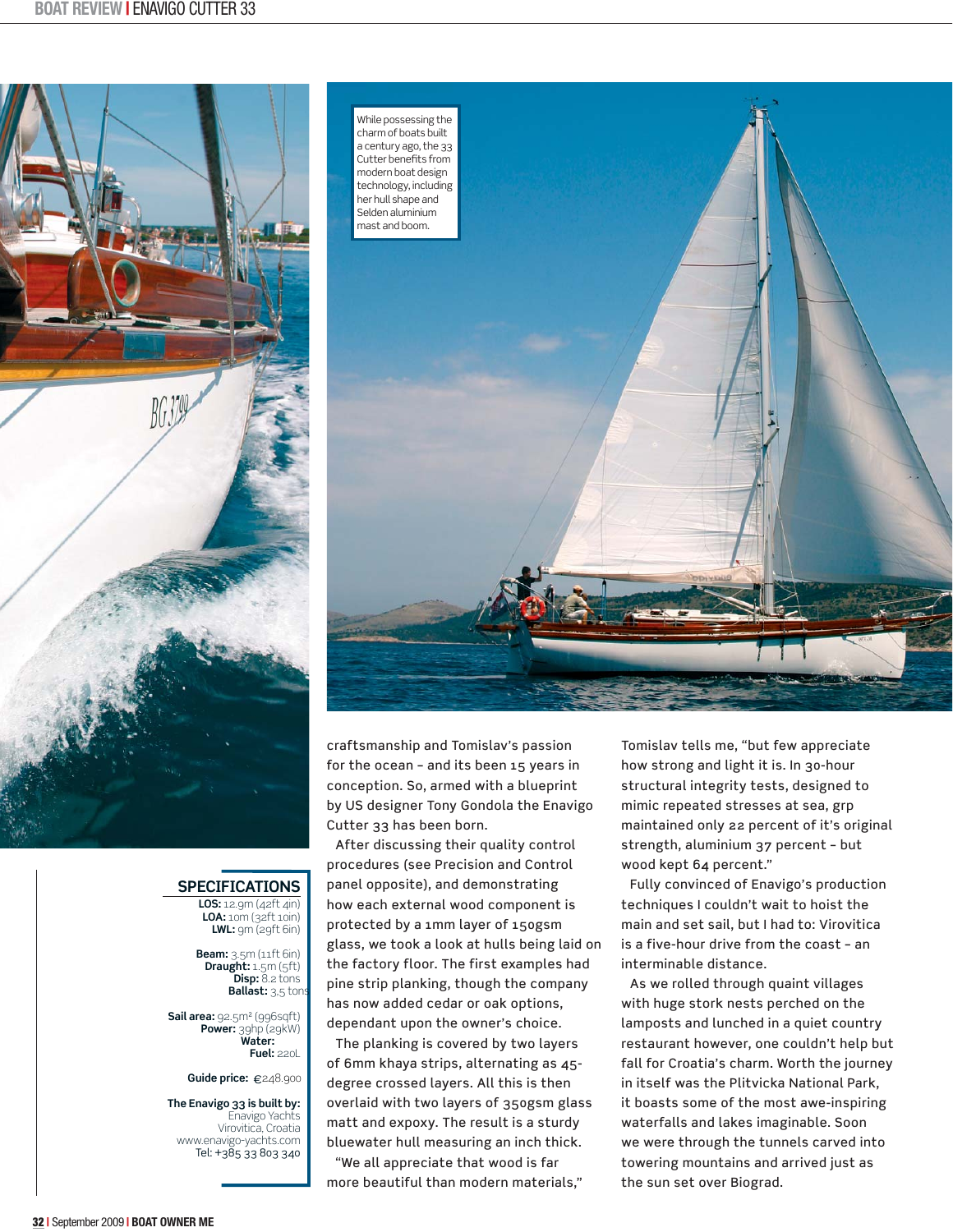

After a refreshing night in the hotel a short walk down to the marina afforded the first opportunity to experience the 33 Cutter in her own environment, and what a beauty she is. Stepping aboard over the wineglass-shaped transom, on the extended rear-bumpkin, which provides an anchor point for the backstay, the open pushpit leads to a spacious cockpit, ideal for cruising.

The teak side decks arc forward, tracing the voluptuous beam and wrapping around the raised coachroof coated in white Awlgrip. Bright stainless ventilation hoods gleam in the sunlight and brass lined portlights stud the coachroof's verticals, matching the glossy mahogany toerail running beneath the guardrails. These lead forward to an open foredeck that benefits from a shapely bowspirit, and with the mainstay and 1,200-watt electric windlass from Lofrans well forward, the foredeck is a clear space for the bowman

to happily work unhindered by clutter. Below his feet sits a locker for sail and sheet storage.

Immediately upon stepping aboard, one's senses are easily captivated by the charisma that only a wooden boat possesses. Sounds are muted, warm natural grains are easy on the eye, it smells different below and the whole craft is just incredibly tactile.

While the Enavigo 33's character is unmistakably classical, she also benefits from a century's technological progress – most evident above and below.

While wooden spars are available, the mast and boom supplied by Selden, and below the waterline a 3.5 tonne ballast keel compliments a CAD-perfected hull. This makes a major contribution to the cutter's 8.2 tonne displacement, but provides numerous benefits. The long keel provides extra strength and directional stability, sails by Victory Sails fly from an aluminium

## **Precision and Control**



"At Enavigo we marry the precision of our engineering division with the passion and talent of our woodwork business," explains Tomislav.

"Almost every component for the craft, apart from deckware, rigging, electronics and the engine, we make ourselves. This way we can control the quality."

At Enavigo, quality control has been tuned into an art form. Each component has an individual serial number and its life is meticulously recorded. "If a component were to ever fail, we could tell who made it, when, from which supplier the material came from, what the temperature and humidity was within the yard on the day, the moisture content of the wood and a whole lot more," Tomislav continues. "Then corrective measures would be taken."

The accuracy with which the shaped and formed wooden components fit together (see above) is a clear demonstration of the company's painstakingly precise build process. Every care is taken to ensure the longevity of any boat they build, so prior to any metal component coming into contact with wood, the area is resin coated to eliminate the possibility of water ingress and corrosion in the future.

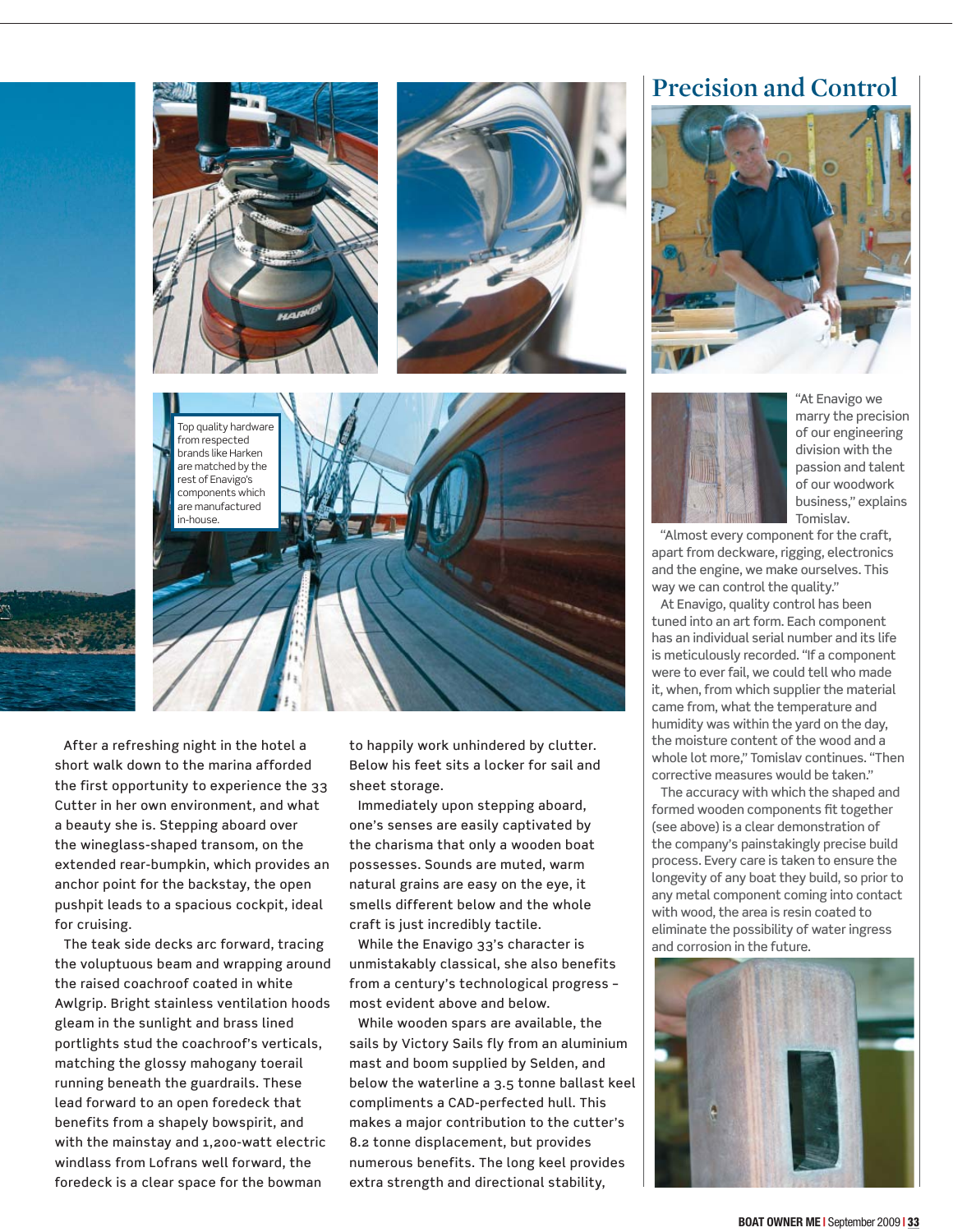

keeping the yacht straight and solid in the peaky waves we encountered. Carrying the keel's weight longitudally also results in a shallower draft, helping avoid submerged hazards and allowing access to marinas and anchorages off-limits to long-keelers.

Over several days sailing around the coast, visiting numerous islands and picturesque towns steeped in history, I couldn't help falling for the Enavigo 33. The ease of sailing, with all sheets running back to the cockpit and instruments easily visible to starboard of the companionway, made for lazy morning cruises. As the heat from the midday sun raised the mercury, we'd recline in the shade provided by the stylish bimini. In the evenings, returning to port with bellies full of excellent local seafood, the 33 demonstrated her potential as bluewater cruiser in freshening winds. While we didn't stay aboard during our trip, the accommodation would

certainly have made a restful option. Dominated by warm natural grain, the living area avoids pretention and instead provides the practical facilites required for extended cruising, or for a couple to live-aboard in comfort.

On descending the companionway steps, the useful nav station sits to starboard, opposite a well equipped galley, complete with gimballed gas hob and large refrigerator to port. The owner's cabin, as is traditional, occupies the bow, while the double guest cab is set aft portside. The sofas that sandwich the dining table (which cleverly conceals a bottle storage) in the salon amidships can be converted into further bunks.

In conclusion, the Enavigo 33 Cutter demonstrates how a new craft, built to exacting standards from traditional materials, in a classic design, can have a character and personality that the vast majority of production yachts could never possess.



The Enavigo glows and shows her attractive silhouette in a picture perfect Croatian sunset. A good day's sailing.